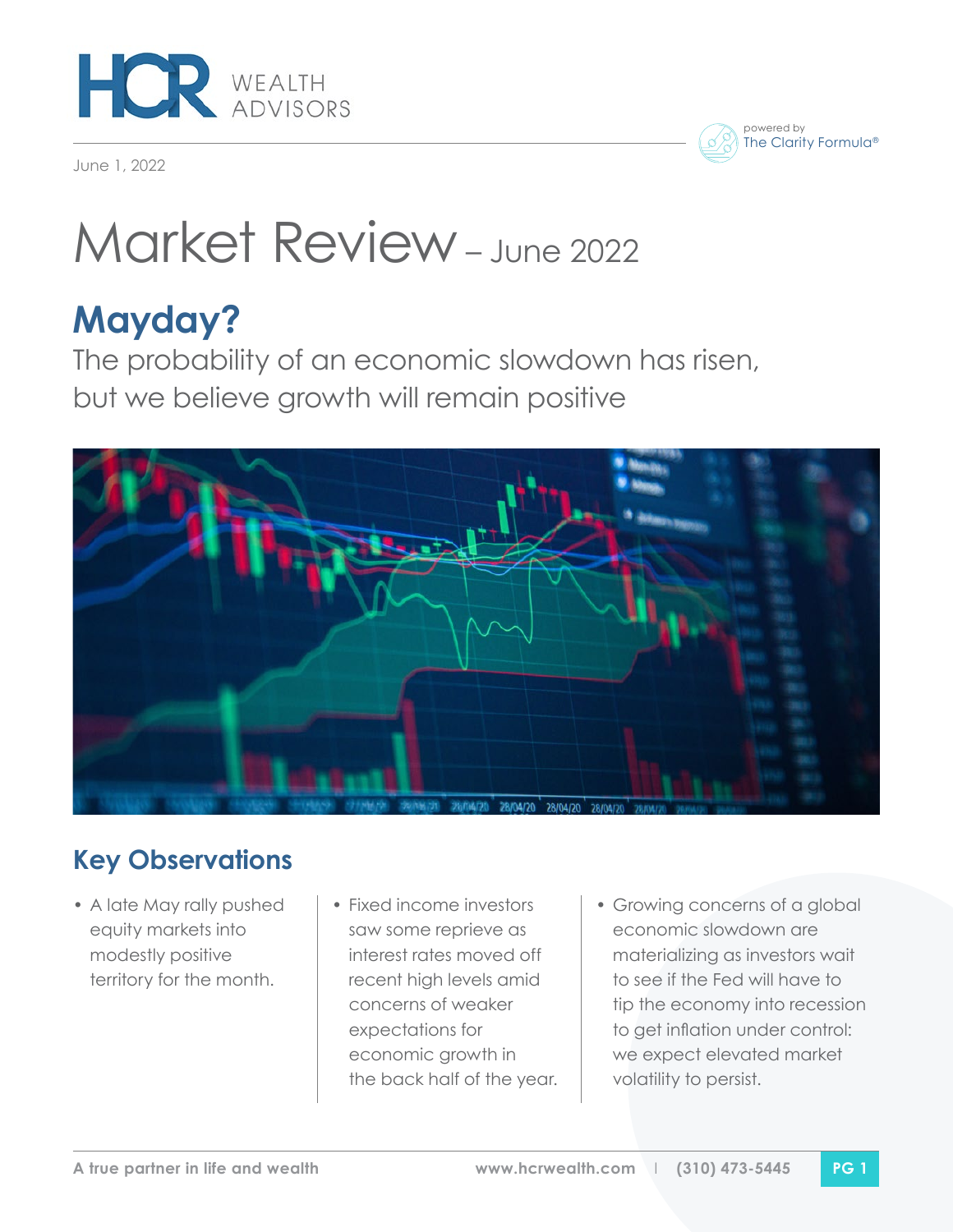

#### **Market Recap**

On the surface, market returns in May appeared to be uneventful and were modestly positive. However, the reality within the month was far from that. For much of May, equity markets largely fell as investor focus turned to whether the Federal Reserve actions to suppress inflation could lead to recession. However, favorable consumer spending data, a "buy-the-dip" mentality, flows into equities, and talks of a potential "Fed pause" in September led to a rally at the end of the month, reversing the market trend. Many major indexes ultimately posted modest positive returns for the month. Despite the

**HOR** WEALTH

| <b>Financial Market Performance</b> |         |                     |
|-------------------------------------|---------|---------------------|
|                                     | May     | <b>Year-to-Date</b> |
| S&P 500                             | 0.2%    | $-12.8%$            |
| Russell 2000                        | 0.2%    | $-16.6%$            |
| <b>MSCI EAFE</b>                    | 0.7%    | $-11.3%$            |
| <b>MSCI EM</b>                      | 0.4%    | $-11.8%$            |
| <b>Bloomberg US Agg Bond</b>        | 0.6%    | $-8.9%$             |
| Bloomberg US HY Corp Bond           | 0.2%    | $-8.0\%$            |
| <b>FTSE NAREIT Equity REITs</b>     | $-6.2%$ | $-13.8%$            |
| <b>Bloomberg Commodity</b>          | 1.5%    | 32.7%               |

Source: FactSet. As of May 31, 2022

positive May result, many asset classes remain negative year-to-date and in correction territory (down 10 percent or more) as persistently high inflation, tightening monetary policy globally and continued supply chain issues weigh on sentiment. Real estate (FTSE NAREIT Equity REITs Index) came under pressure in May following worse than expected housing starts data and fear that higher mortgage rates will cool the residential housing market.

Amid growing concerns for an economic slowdown, the fixed income markets resumed their more typical pattern and prices increased as interest rates fell from recent highs and the Bloomberg U.S. Aggregate Bond Index returned 0.6 percent for the month. As expected, the Federal Reserve raised their target rate by 0.50 percent, now targeting 0.75-1<sup>1</sup> percent and the market is all but pricing in another 50 basis point hike in June. The U.S. 10-year Treasury yield ended the month at 2.8 percent, modestly lower than where it began, but well off the intramonth high of 3.1 percent<sup>2</sup>.

The corporate high yield market eked out a modest gain following the risk on sentiment the last week of the month with the Bloomberg U.S. Corporate High Yield Index returning 0.2 percent. The persisting conflict between Ukraine and Russia continues to impact global commodity markets. European Union leaders are in discussions to further limit Russian oil exports to the continent, sending oil prices higher. Brent crude crossed \$120 barrel for the first time since March<sup>3</sup>, sending the Bloomberg Commodity Index up 1.5 percent for the month.

#### **A Shift in Market Sentiment**

Market sentiment shifted during May with growing concern of an economic slowdown as the Federal Reserve continues to tighten policy to combat persistently high inflation. Despite favorable corporate fundamentals, over 77 percent of companies in the S&P 500 have reported positive earnings surprises in the first quarter according to FactSet<sup>4</sup>. Expectations for earnings growth in the second half of the year remain high but negative guidance has been growing as wage pressures and supply chain issues impact both top and bottom-line results. On top of that, we are beginning to see economic data, while still positive, trend off recent peaks.

Use of Indices and Benchmark Return Indices cannot be invested in directly. Index performance is reported gross of fees and expenses and assumes the reinvest dividends and capital gains. Past performance does not indicate future performance and there is a possibility of a loss. See disclosure page for indices representing each asset class.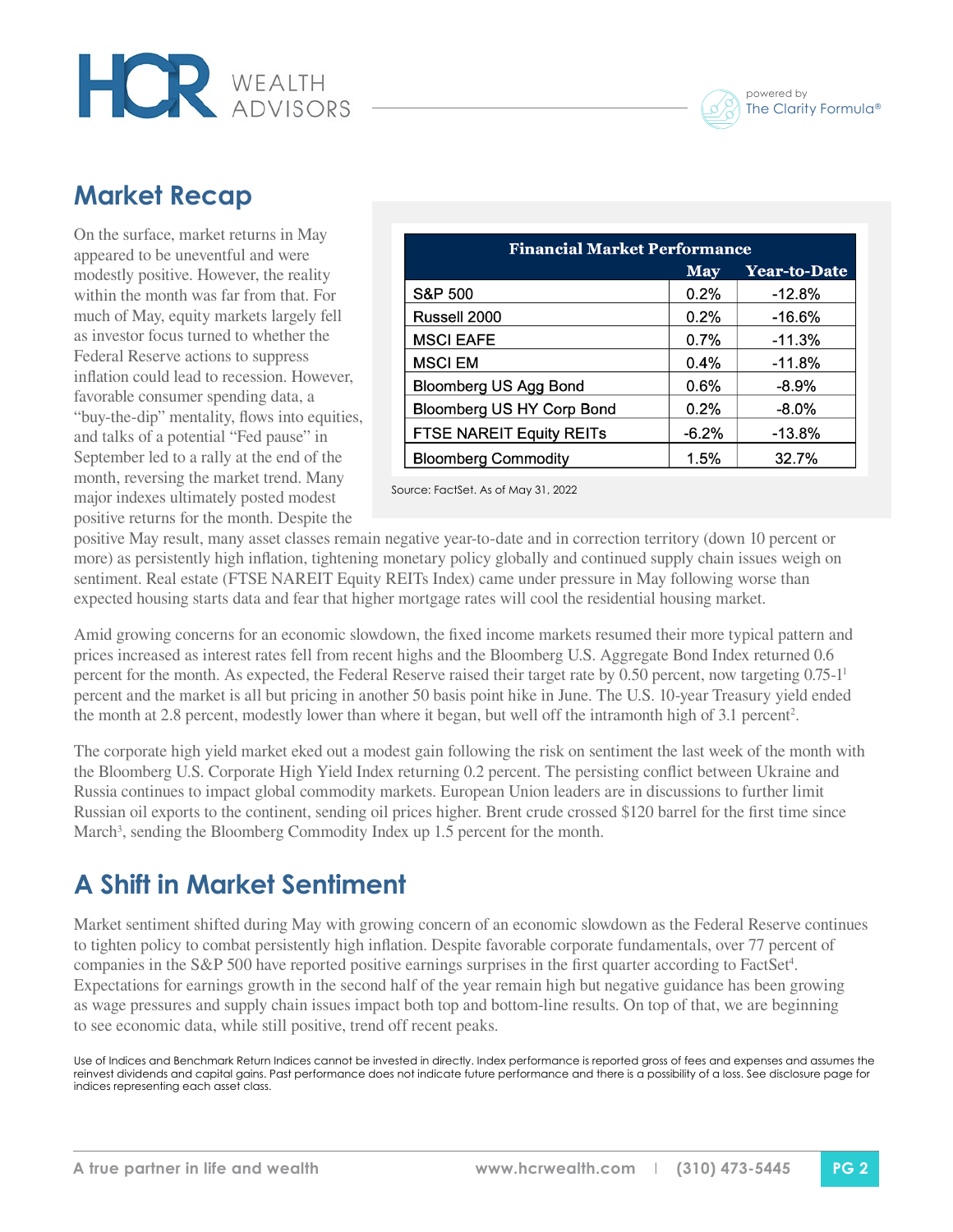



Source: FactSet. As of May 31, 2022. A reading above 50 indicates expansion.



The yield on corporate bonds is a general gauge of risk appetite of investors. Looking under the hood at the composition of the yield is often a more telling story. The total yield on a corporate bond is comprised of the risk-free rate and the credit risk – or default risk – of the issuer. This default risk is often referred to as the "spread" above Treasuries or Option Adjusted Spread ("OAS"). Yields have moved broadly higher this year but, early on, much of that movement was driven by higher interest rates rather than concerns about credit worthiness. In more recent months OAS has crept higher as a percentage of overall yield, an indication that investors are showing increased concern. Despite the greater share of yield, levels remain below the 10-year average and well below the level at the onset of the pandemic in March 2020.

powered by

The Clarity Formula®